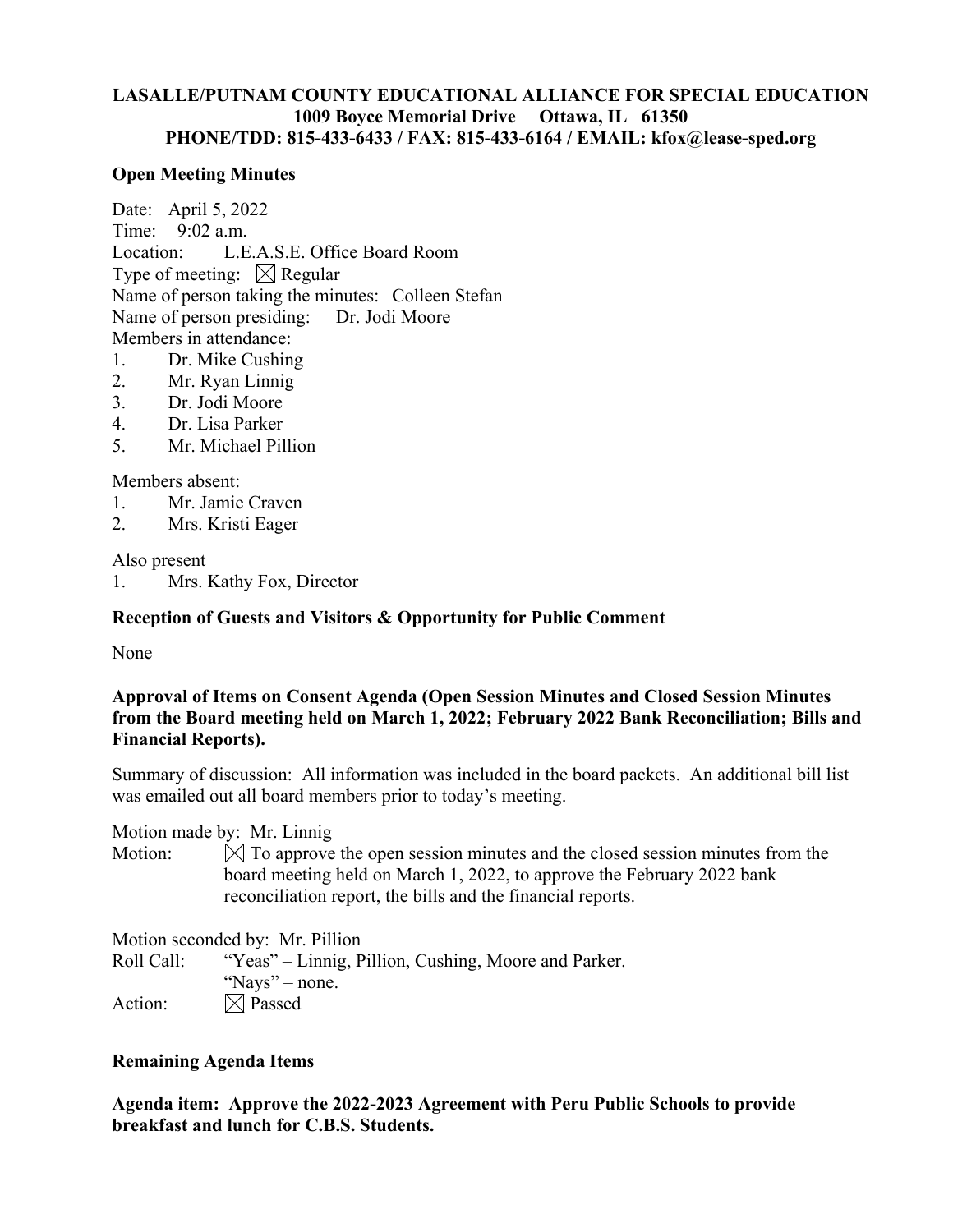Summary of discussion: Mrs. Fox told the board that Circuit Breaker will see a small increase in the price of the meals due to rising costs in food and distribution. The new cost is \$.30-.35 cents more than last year. Breakfast will cost \$1.65 for all grades, up from \$1.50 last year.

|                                                        | Motion made by: Dr. Cushing                                                        |
|--------------------------------------------------------|------------------------------------------------------------------------------------|
| Motion:                                                | $\boxtimes$ to approve the 2022-2023 agreement with Peru Public Schools to provide |
|                                                        | breakfast and lunch to C.B.S. students                                             |
|                                                        | Motion seconded by: Mr. Pillion                                                    |
| Roll Call                                              | "Yeas" – Cushing, Pillion, Linnig, Moore and Parker.                               |
|                                                        | "Nays" – none.                                                                     |
| $\mathbf{A}$ and $\mathbf{A}$ is a set of $\mathbf{A}$ | $\nabla$ $\Lambda$ $\mathbf{D}$                                                    |

Action:  $|\times|$  Passed

## **Agenda item: Approve agreement with Embrace to provide Medicare Fee for Service Claiming**

Summary of discussion: Mrs. Fox shared her concerns with the current Medicaid Fee for Service Claiming service, Hawthorn and Associates. The current structure of payments to the districts was explained. The Medicaid fee for service funds flow-through the cooperative. The money comes into the cooperative and is distributed to the districts after their fees have been deducted for Hawthorn and Associates service. The money is held until the checks are approved by the board. L.E.S.E. then pays Hawthorn and Associates the fees for the entire cooperative. Mrs. Fox would like the funds to go directly to the schools eliminating the cooperative as the middle man. Districts would receive their funds in a more timely fashion. The Embrace platform has many features to support the districts that Hawthorn does not. In addition, Embrace charges less- 5% compared to the current 6% fee. In addition, Medicaid changes are forthcoming in July and IAASE is helping with prepping districts for this. Hawthorn is not taking steps to prepare for this until changes get closer to implementation. Embrace will provide seven training at the beginning of the school year along with access to online trainings.

Motion made by: Mr. Linnig Motion:  $\boxtimes$  to approve the 2022-2023 agreement with Embrace as our provider for Medicare Fee for Service Claiming. Motion seconded by: Dr. Parker Roll Call "Yeas" – Linnig, Parker, Cushing, Moore and Pillion "Nays" – none. Action:  $\boxtimes$  Passed

### **Agenda item: Approve the resignations of staff**

Summary of discussion: Mrs. Fox shared resignation letters submitted to the board from Mark Sweet and Kim Snell. Mr. Sweet requested that his last day be May 31, 2022, while Ms. Snell's last day will be April 22, 2022. Mr. Sweet is our maintenance director at the L.E.A.S.E. central office and Ms. Snell is a secretary at Circuit Breaker School.

Motion made by: Dr. Cushing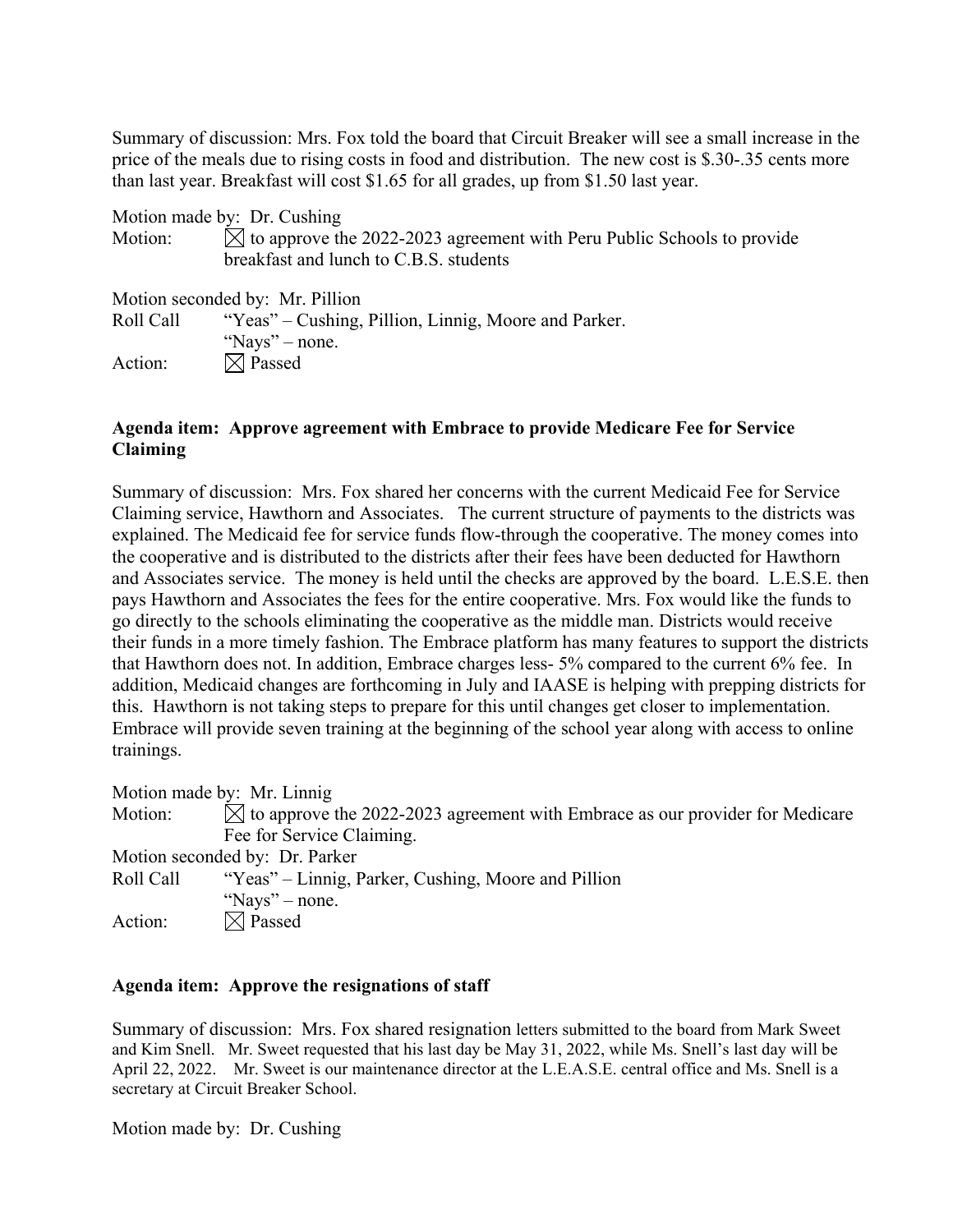| Motion:    | $\bowtie$ to accept the resignation of Mark Sweet as of May 31, 2022 and Kim Snell as of |
|------------|------------------------------------------------------------------------------------------|
|            | April 22, 2022.                                                                          |
|            | Motion seconded by: Mr. Pillion                                                          |
| Roll Call: | "Yeas" – Cushing, Pillion, Linnig, Moore and Parker                                      |
|            | "Nays" – none.                                                                           |
| Action:    | $\boxtimes$ Passed                                                                       |

## **Adjourn to Closed Meeting**

Date: April 5, 2022 Time: 9:13 a.m. Location: L.E.A.S.E. Office Board Room

A motion was made by Mr. Pillion

Motion:  $\bowtie$  To adjourn to closed meeting to discuss the Collective Bargaining matters between the Alliance and its employees or their representatives, or deliberations concerning salary schedules for one or more classes of employees and for the appointment, employment, compensation, discipline, performance, or dismissal of specific employees of the Alliance or legal counsel for the Alliance, including hearing testimony on a complaint lodged against an employee or against legal counsel for the Alliance to determine its validity.

Motion seconded by: Mr. Linnig Roll Call: "Yeas" –Pillion, Linnig, Cushing, Moore and Parker "Nays" – none. Action:  $\boxtimes$  Passed

Time of adjournment of closed meeting and return to open meeting: 9:24 a.m.

# **Motion to Return to Open Meeting**

Motion made by: Dr. Cushing Motion:  $\boxtimes$  To return to Open Meeting Motion seconded by: Dr. Parker Roll Call: "Yeas" – Cushing, Parker, Linnig, Moore and Pillion "Nays" – none. Action:  $\boxtimes$  Passed

### **Anticipated Action items**

### **Agenda item: Approve resolution related to the employment of staff**

Summary of discussion: As discussed in Closed Session

Motion made by: Mr. Pillion Motion:  $\boxtimes$  to approve the following resolution

> WHEREAS a vacancy exists for a Speech Language Pathologist to serve Grand Ridge Grade School (three days a week) and Tonica Elementary (two days a week) for the 2022-23 school year and…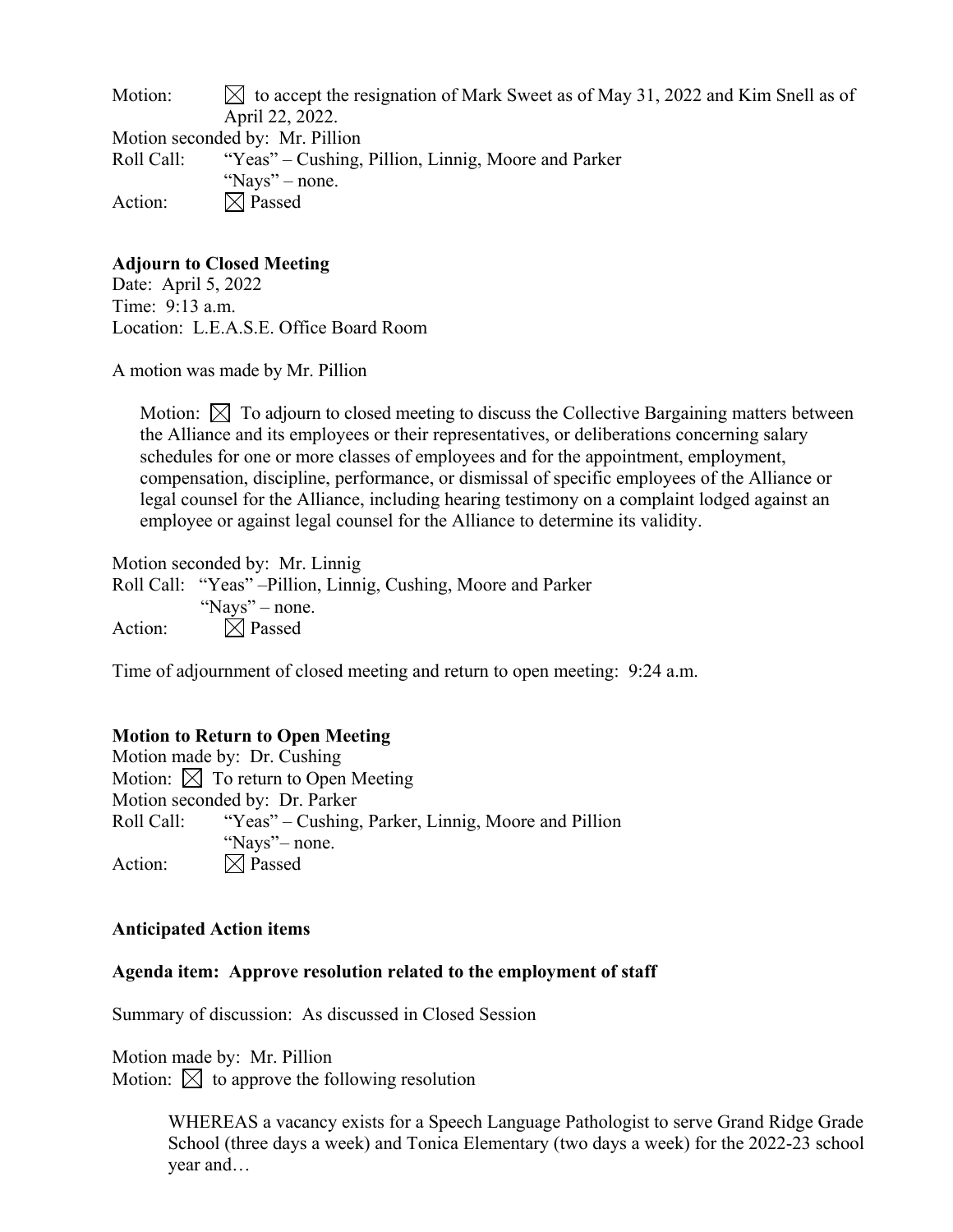WHEREAS a suitable and fully qualified applicant has now been found for this position, Therefore be it . . .

RESOLVED to employ Kimberly Kaschke for the 2022-2023 school year at a salary of \$58,610.

Motion seconded by: Mr. Linnig Roll Call: "Yeas" – Pillion, Linnig, Cushing, Moore and Parker "Nays" – none. Action:  $\boxtimes$  Passed

Summary of discussion: as discussed in closed session

Motion made by: Mr. Linnig Motion:  $\boxtimes$  to approve the following resolution

> WHEREAS a vacancy exists for a School Psychologist Intern to serve LEASE and its member districts for the 2022-23 school year and…

WHEREAS a suitable and fully qualified applicant has now been found for this position, therefore be it . . .

RESOLVED to employ Lauren Tomasson for the 2022-2023 school year at a stipend of \$16,000.

Motion seconded by: Mr. Pillion Roll Call: "Yeas" – Linnig, Pillion, Cushing, Moore and Parker "Nays" – none. Action:  $\boxtimes$  Passed

#### **Agenda item: Approve the retirement request resolution for Susan May**

Summary of discussion: As discussed in Closed Session

Motion made by: Mr. Linnig Motion:  $\boxtimes$  Adopt the resolution for retirement request from staff

> WHEREAS After 34 years of service to the L.E.A.S.E. Cooperative, Mrs. Susan May has officially indicated her intent to retire on June 30, 2025, and...

> WHEREAS Susan May is requesting the Executive Committee consider a 6% increase in creditable compensation for each of the periods of July 1, 2023-June 30, 2024, and July 1, 2024 through June 30, 2025, therefore be it formally…

RESOLVED to approve a 6% increase to creditable earnings on July 1, 2023 and July 1, 2024 and to accept Mrs. May formal notification of pending retirement as a formal letter of resignation as of April 5, 2022.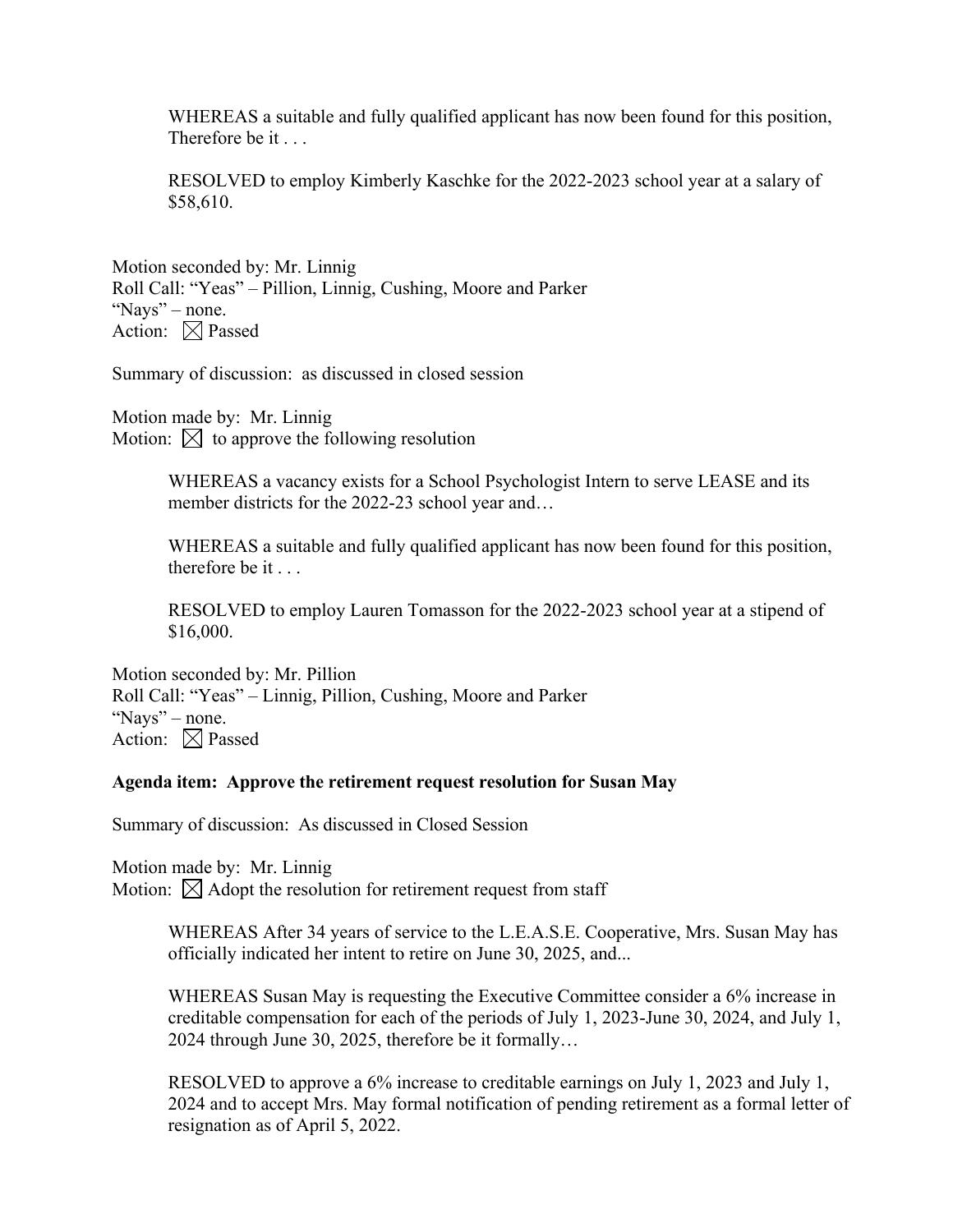Motion seconded by: Mr. Pillion Roll Call: "Yeas" – Linnig, Pillion, Cushing, Moore and Parker "Nays" – none. Action:  $\boxtimes$  Passed

## **Agenda Item: Approve salary for Executive Director for FY23**

Summary of Discussion: As discussed in Closed Session

Motion made by: Dr. Cushing Motion:  $\boxtimes$  To approve a 6% increase in pay for FY23 for Mrs. Fox Motion seconded by: Mr. Linnig Roll Call: "Yeas" – Cushing, Linnig, Moore, Parker and Pillion "Nays" - none

### **Information Items**

### **Circuit Breaker Monthly Report**

Mrs. Fox shared with the board that the C.B.S. report was included in the board packets. There was one incident where police were involved and one major incident on the bus. Mrs. Fox announced that there was one new student that started in March, with two student inquiries for placement. There are three grade levels that have waiting lists, and they include the  $2<sup>nd</sup>$  grade,  $5<sup>th</sup>$  and  $8<sup>th</sup>$  grades.

Mrs. Fox informed the board that the C.B.S. floor project is going slower than expected, as there are supply issues. The project will be completed during the winter break of 2022. Mrs. Fox completed the grant (offered through the LaSalle County Board), has submitted it and is waiting while it is currently being reviewed. Once approved, these funds will be used to replace the HVAC system. The grant is for \$1.65 million.

#### **Review Preliminary budget amendment for FY22**

Mrs. Fox shared the preliminary F22 budget amendment information. The FY 22 budget amendment hearing is scheduled for the May meeting, with the FY 23 budget hearing scheduled for the June meeting.

#### **Review of Central Office Coordinator calendar for 2022-2023**

A copy of the coordinator calendar was included in your packet. Mrs. Fox announced the start-up day would be Aug. 1, 2022. Mrs. Fox explained that the calendar is geared to have coordinators available to provide services when districts are back in session. It was also mentioned that days for autism training is included in the schedule in June of 2023.

### **L.E.A.S.E. Office and Circuit Breaker summer hours**

This is an annual memo that is sent out to member districts in early May. The offices will be open from 7 a.m. to 3 p.m. starting Tuesday, May 31, 2022. The offices will be closed on Fridays. The offices will resume normal hours starting on Monday, August 8, 2022.